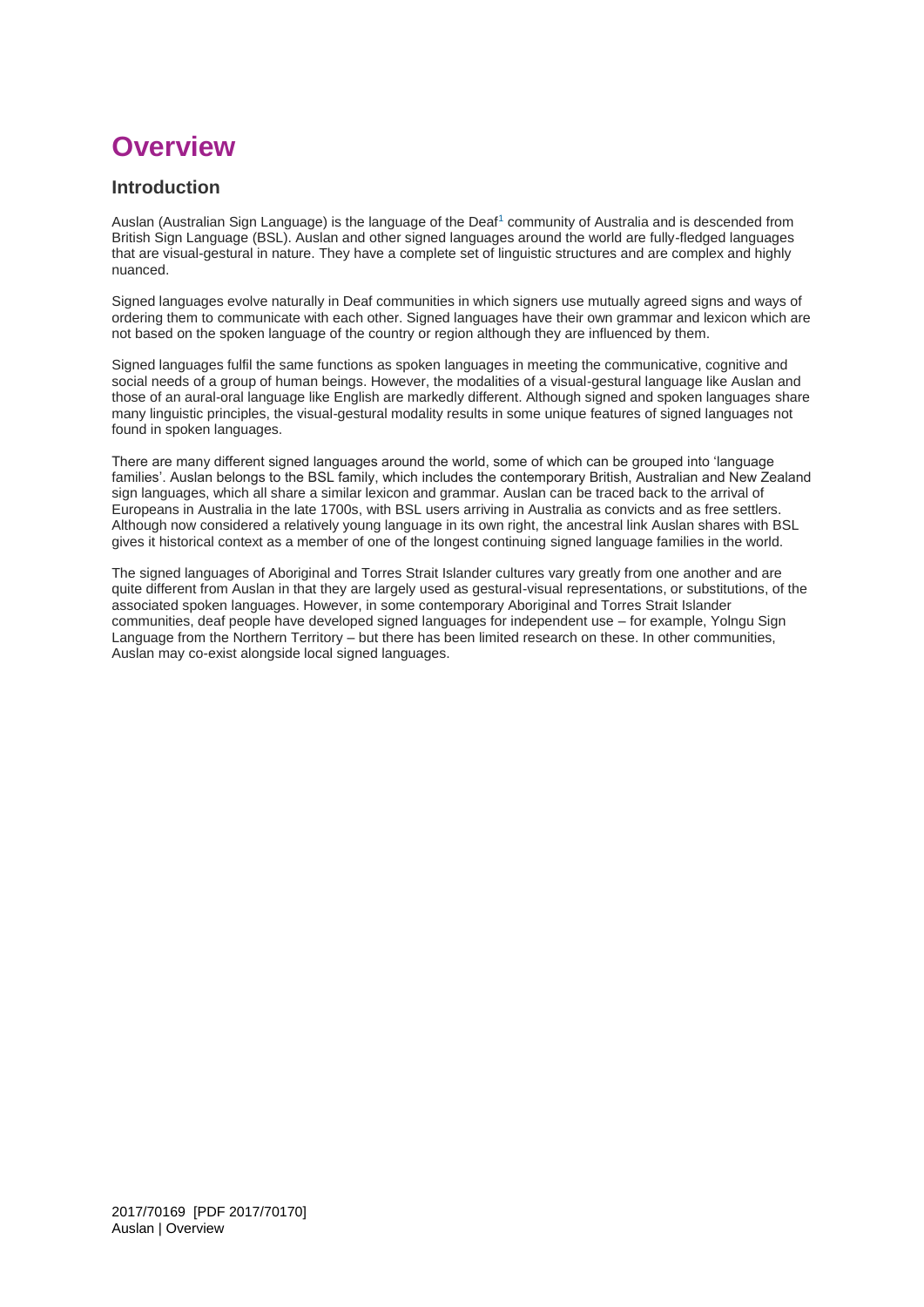# **Recognition of Auslan**

The Deaf community has a rich history and culture; however, the signed languages of deaf people have not always been recognised as legitimate languages. Due in part to the modality of signed languages, they have often been inaccurately viewed as a form of pantomime or as a manual representation of 'broken English', incapable of the same kind of sophistication as spoken languages.

A language is considered legitimate by many when it has a widely accepted or standardised orthographic writing system. Although there are recently developed 'sign writing' or 'gloss' systems that sign linguists, teachers and researchers have developed to record and document signs, Auslan has no written form in the traditionally understood sense. Auslan was first officially recognised as a legitimate language by the Australian Government in 1987 in a white paper on the languages of Australia (Lo Bianco, J, 1987).

Recent developments in digital recording and software for time-aligned multimedia annotations have allowed for improved documentation and analysis of much larger data sets of signed languages. These tools allow Auslan data, and the rich culture of Australian deaf people, to be captured and recorded in various ways. As a result, linguists, in consultation with the Deaf community, are increasingly conducting research on signed languages and encouraging the documentation of Auslan and other signed languages.

Societal attitudes have changed towards Auslan and towards deaf people. As usage has been documented, scholarly research published and dictionaries developed, policies now legitimise the use of Auslan, and interest has grown in teaching and learning the language in formal educational settings.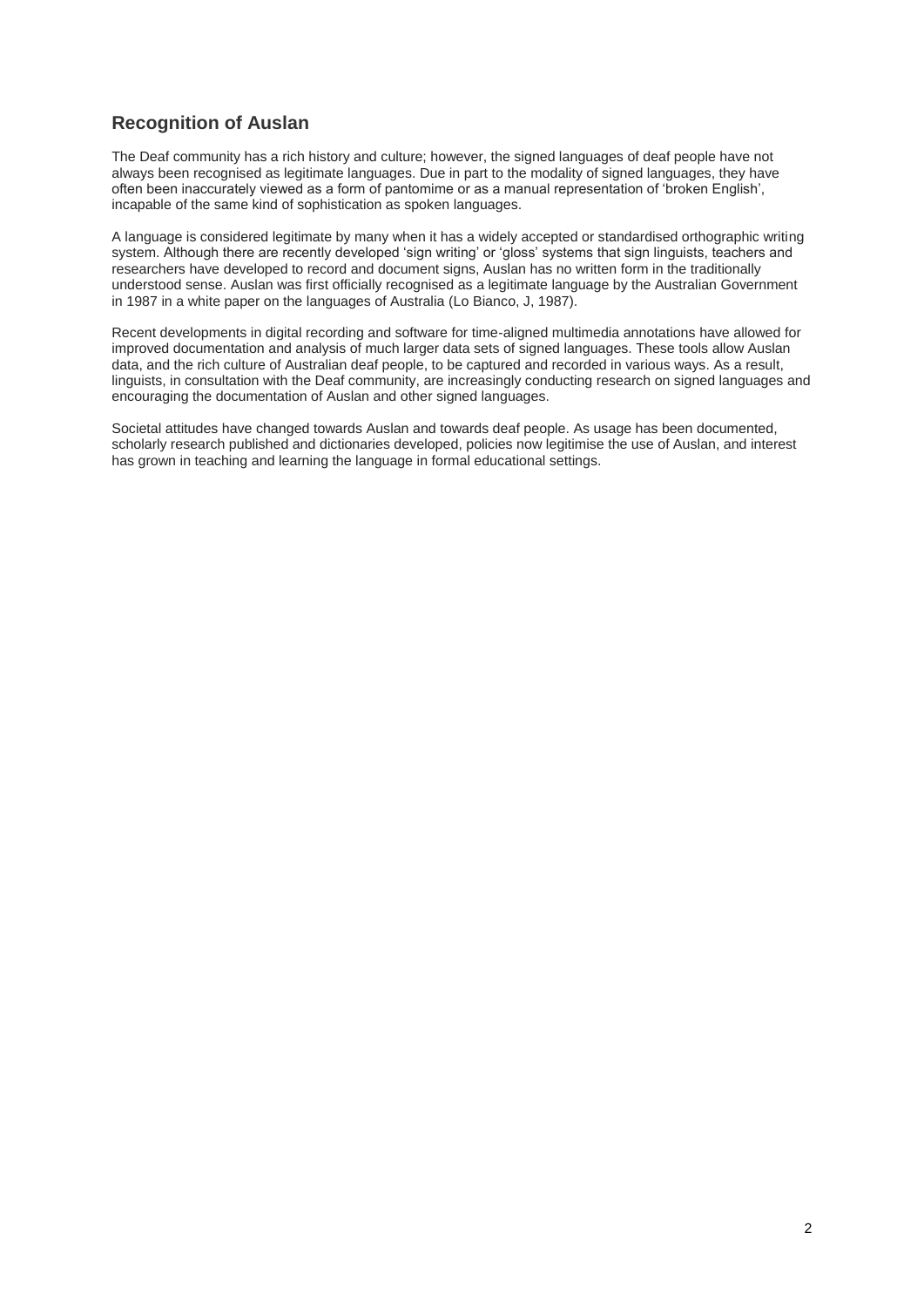## **The place of Auslan in Australian education**

The use of Auslan for deaf children in Australian schools has been varied and inconsistent.

However, the recognition and improved status of the language in recent years has changed the educational landscape for deaf children. The move from segregated school settings for deaf children to mainstream school environments has influenced community and education sector interest in Auslan in recent years due to increased visibility of Auslan in school communities. Auslan has been increasingly embraced in many more mainstream school settings where deaf students may be placed.

The availability and increased profile of Auslan as a language of formal study in primary and secondary schools for second language learners has, however, been less rapid or less well supported systemically in most states/territories of Australia. Historically, schools that have provided some form of teaching and learning in Auslan have offered informal lunchtime or hobby/interest classes rather than formal courses of study included in a school timetable alongside spoken languages and other subjects.

This dual-pathway national curriculum for Auslan systematises provision in Australian schools, serving both deaf and hearing student populations and rightfully acknowledging the place of Auslan and the culture of the Deaf community in Australian society. It offers access to the formal study of Auslan to deaf children through a first language learner pathway and to students interested in learning it as an additional language through a second language learner pathway.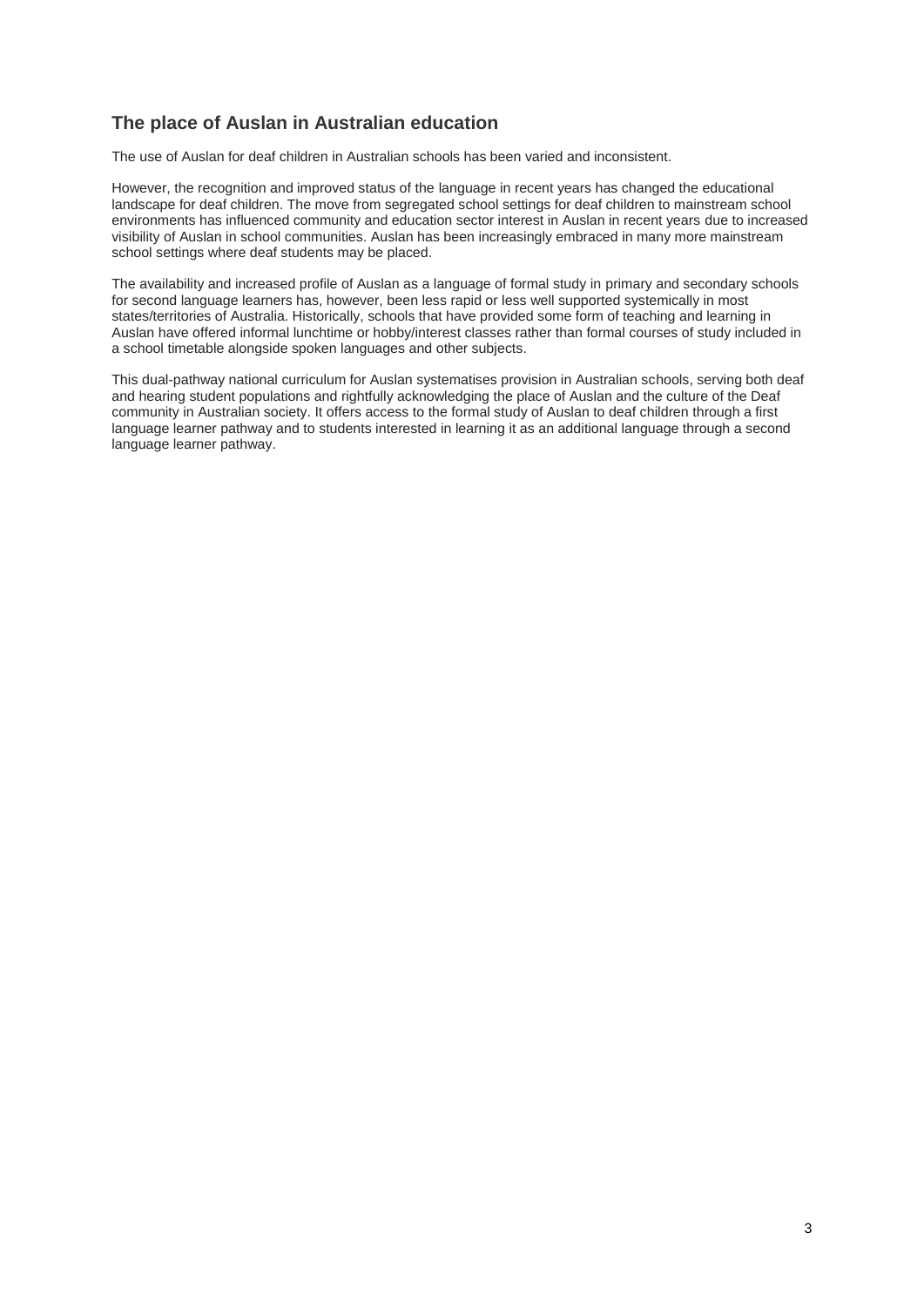## **Rationale**

The formal study of Auslan contributes to the overall intellectual and social enrichment of both first language (L1) and second language (L2) learners by providing:

- opportunities for engagement with the Deaf community and insight into its rich cultural heritage
- opportunities to develop intercultural capabilities, understanding and respect for others, appreciation of diversity and openness to different perspectives and experiences.

#### **Rationale for first language learners**

This curriculum meets the need of young deaf people to formally learn their own language, and it recognises the significance of Auslan in the linguistic landscape of Australia. It provides deaf children, and potentially hearing children of deaf parents, with access to education in and about their first language, playing an important part in the development of a strong sense of self-esteem and identity and contributing in crucial ways to overall learning and achievements. It enables learners to develop a wider recognition and understanding of their language, culture and identity, thus contributing to their psychological wellbeing as well as to their academic development.

#### **Rationale for second language learners**

Many deaf children today are educated in inclusive school settings, thus raising the profile of Auslan in the wider community. The presence of deaf students and interpreting practitioners in schools creates a need and offers opportunities for a wider range of peer-group communication partners, and not all interactions can or should be mediated by an interpreting practitioner. One of the key reasons for introducing Auslan in schools, therefore, is for humanistic purposes: to increase opportunities for interaction between deaf children and their hearing or hard of hearing peers, and to reduce barriers to communication. Through learning Auslan, L2 learners gain access to additional knowledge and understanding of the nature and purpose of human languages and of the use of a different language modality. In addition, from a vocational perspective, greater participation of deaf people in society in a diverse range of occupations and breadth of community spheres creates possibilities for future career options and personal fulfilment for L2 learners. In general educational terms, learning Auslan as a second language enables students to engage meaningfully with a different language and culture and to enhance understanding of their own language and culture. Such intercultural learning is essential in the increasingly diverse and changing contexts in which they live and will work.

#### **For all learners**

Learning Auslan:

- broadens students' understanding that each language is an integrated, evolving system for the framing and communication of meaning; and encourages understanding of the role of language as an expression of cultural and personal identity and a shaper of perspectives
- contributes to the overall curriculum intent by providing distinctive real-life and intellectual opportunities for students to expand their engagement with the wider world and to reflect on the cultural and social assumptions that underpin their own world view and language use. Such awareness of different perspectives is an integral part of effective communication
- contributes to the development of critical thinking and the ability to adapt to change and equips students with learning strategies and study habits that are the foundation not only for lifelong learning but also for any subsequent language learning.

The opportunity to learn Auslan formally is becoming available in an increasing number of Australian schools, and the aim of this national curriculum is to make this learning opportunity accessible in a systematic manner to students around Australia. Language learning is life enhancing. This national curriculum offers all Australian students the opportunity to benefit from the social, cultural, intellectual and emotional development that will result from learning the unique and sophisticated visual-gestural language of the Australian Deaf community.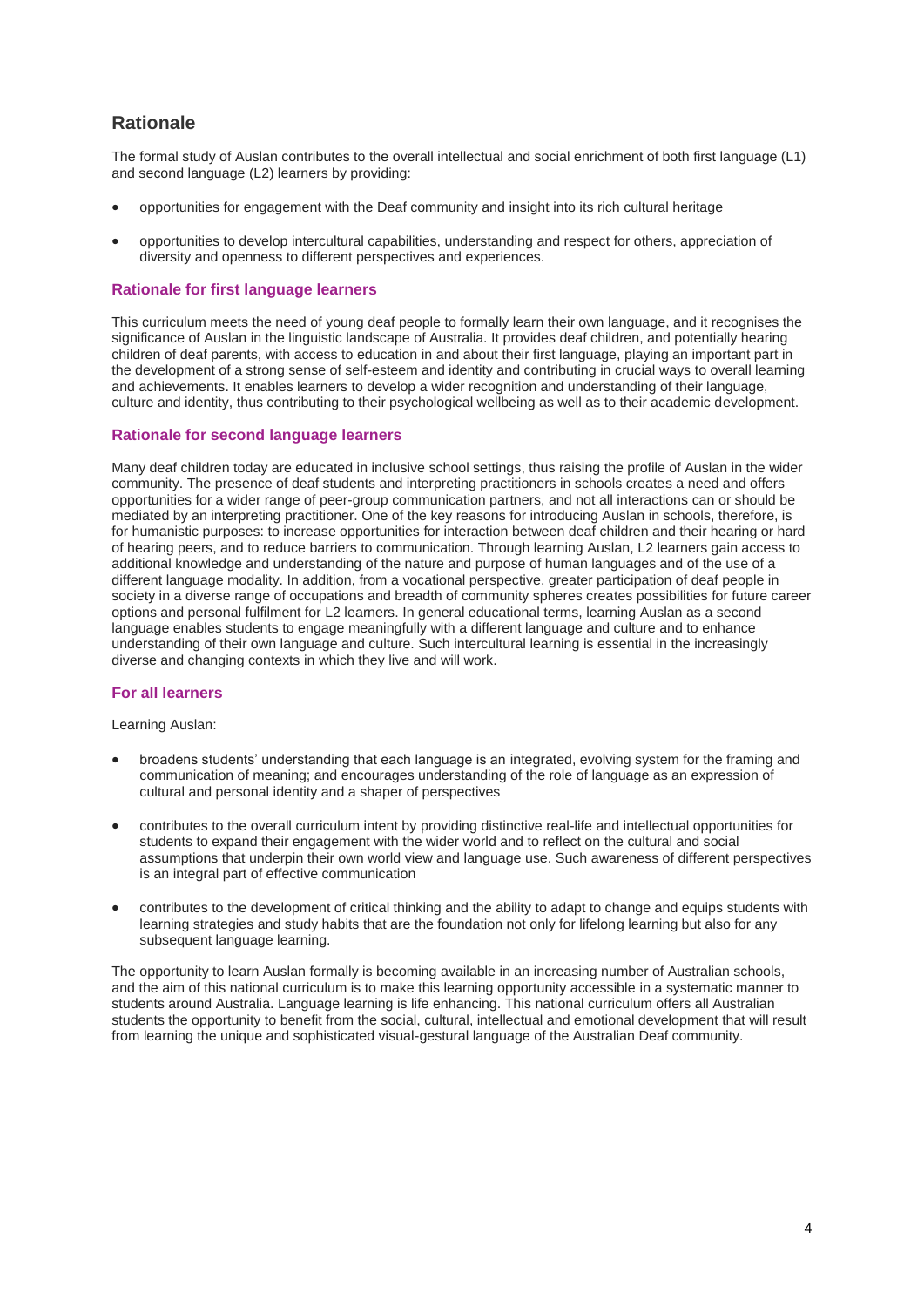# **Aims**

The Australian Curriculum: Languages – Auslan aims to develop the knowledge, understanding and skills to enable students to:

- communicate in Auslan
- understand language, culture and learning and their relationship, and thereby develop an intercultural capability in communication
- understand themselves as communicators
- develop a knowledge and an understanding of the diversity of Deaf experience and the nature of identity.

These aims are interrelated and provide the basis for two organising strands for learning Auslan: Communicating and Understanding.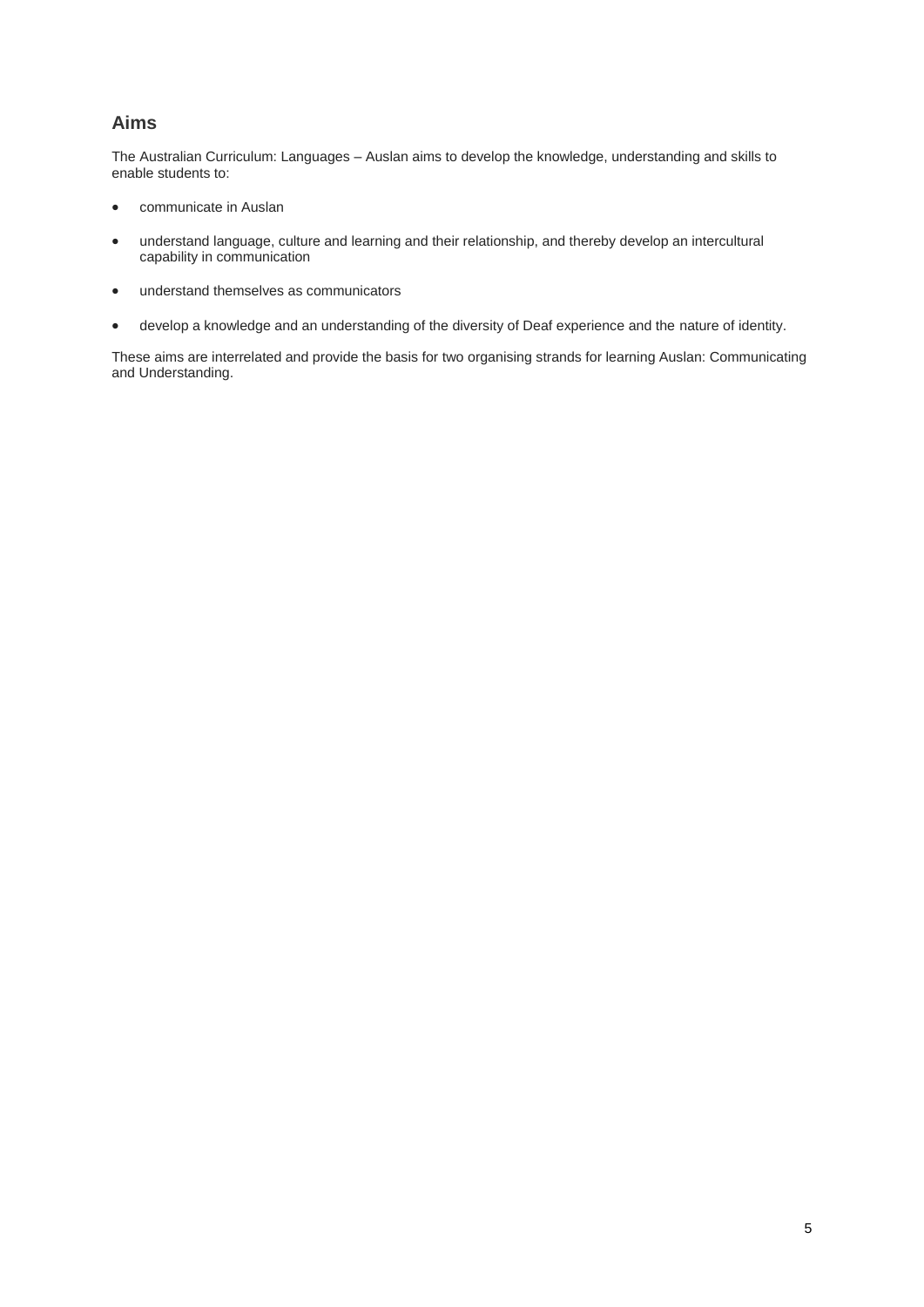# **Learning Auslan**

Some linguistic features of Auslan are similar to properties found in spoken languages and others are not. For example, the 26 fingerspelled letters of the Auslan alphabet are based on the 26 letters of English. The occasional contact Auslan has with English, such as in relation to mouthing (the use of lip patterns when signing) or fingerspelling, may support the early stages of learning Auslan for some L2 students, as might the apparent visual motivation of some signs. Although indigenous to the Australian Deaf community, Auslan shares some properties with other signed languages, which may make additional signed languages relatively easy to acquire once learners are fluent in Auslan.

### **Benefits**

Benefits of learning Auslan include:

- development of neural pathways and cognitive processes unique to using a visual language
- greater access to the curriculum using increasingly sophisticated Auslan for L1 learners
- capacity to communicate with peers, friends and family members who use Auslan

Deaf students located in schools that offer a L2 Auslan program have increased opportunity to expand their peer networks, potentially increasing their social circle, their resilience and inclusion in the school community. L2 learners learning in a school attended by deaf students have a unique opportunity to use their new language on a daily basis in an authentic context, impacting on accessibility and respect for linguistic and cultural difference.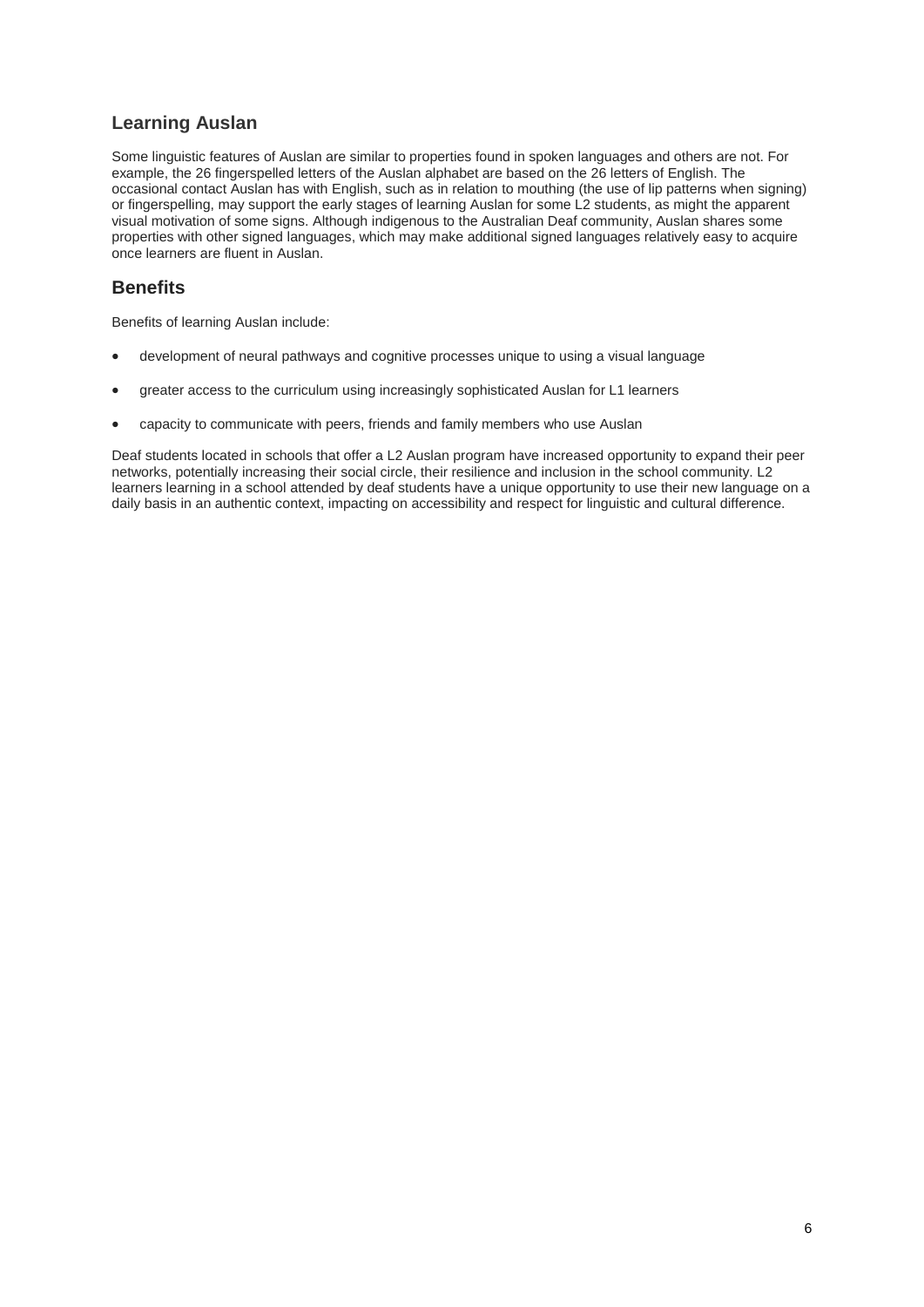### **Learner diversity and learner pathways**

#### **Pathways**

There is diversity in the background of learners of Auslan. Learners may be deaf, hard of hearing or hearing, and may be learning Auslan as a first language or as a second language. To cater for distinct learner backgrounds, the Auslan curriculum has two pathways:

- First Language (L1) Learner Pathway
- Second Language (L2) Learner Pathway.

#### **Learner diversity**

The rationale for providing a L1 pathway is that native signers do not usually have an opportunity to formally study their natural first language in a classroom context. Such exploration and development of their L1 affords these students a more sophisticated understanding of their L1, and scaffolds their acquisition of English as their second/additional language. Formally studying Auslan at school provides L1 learners with powerful recognition of the value and status of their language and helps strengthen their sense of identity. The impact of this is healthier self-esteem, greater resilience, better mental health, an improved concept of self and a greater engagement with language, community and culture. In addition, formal learning of their L1 may give students increased opportunity to develop understanding, knowledge and valuable life skills across the curriculum.

The L1 pathway typically caters for deaf students whose native language is Auslan (that is, deaf children of deaf adults, or deaf children from hearing families who use Auslan at home); hearing children with signing deaf parents; and deaf students who are introduced to Auslan at school, for whom it is a highly accessible language and likely to be their future preferred or primary language. This latter group of deaf children might not have access to Auslan at home. Developing a strong L1 via this pathway from Foundation to Year 10 will particularly increase the educational capabilities of deaf children, encourage functional bilingualism in Auslan and English, and will improve learning and future employment opportunities.

The L2 pathway typically caters for students who are not members of the Deaf community; most often, hearing students learning Auslan as a second or additional language. It may also include deaf or hard of hearing children already fluent in another language, such as a different signed language in the case of a recent immigrant, or spoken English for some deaf and hard of hearing children who have residual hearing or access to speech. These children are being introduced to Auslan for the first time as an additional language to add to their existing linguistic repertoire.

Due to a range of complex factors, it is recognised that these two pathways may not be able to meet the complete learning needs of all students. For example, native signers of Auslan who are hearing (such as hearing children from deaf families) may not be adequately accounted for in an L1 pathway, due to the teaching and learning emphasis on the primary target group, deaf children. In addition, a deaf migrant already fluent in a native signed language from another country, such as American Sign Language, may not be entirely suited to an L2 learning pathway for Auslan as so many age-appropriate L1 features and linguistic competencies will already be present in his/her use of another signed language, making a second signed language easier to learn compared to other L2 learners being exposed to learning a signed language for the first time. Congenitally deafblind children, or other students with disability, may also present unique challenges with regard to determining language learning pathways.

Ultimately, this dual-pathway approach recognises that the key variable in the language learning experience is the diversity of the learners. It acknowledges that students bring specific backgrounds, diverse linguistic and cultural experience, individual knowledge and skills to their learning of Auslan, and that the programming and implementation in schools by teaching teams will need to reflect this, differentiating for learner diversity accordingly and drawing on the L1 or the L2 pathway and accommodating for individual learners as appropriate.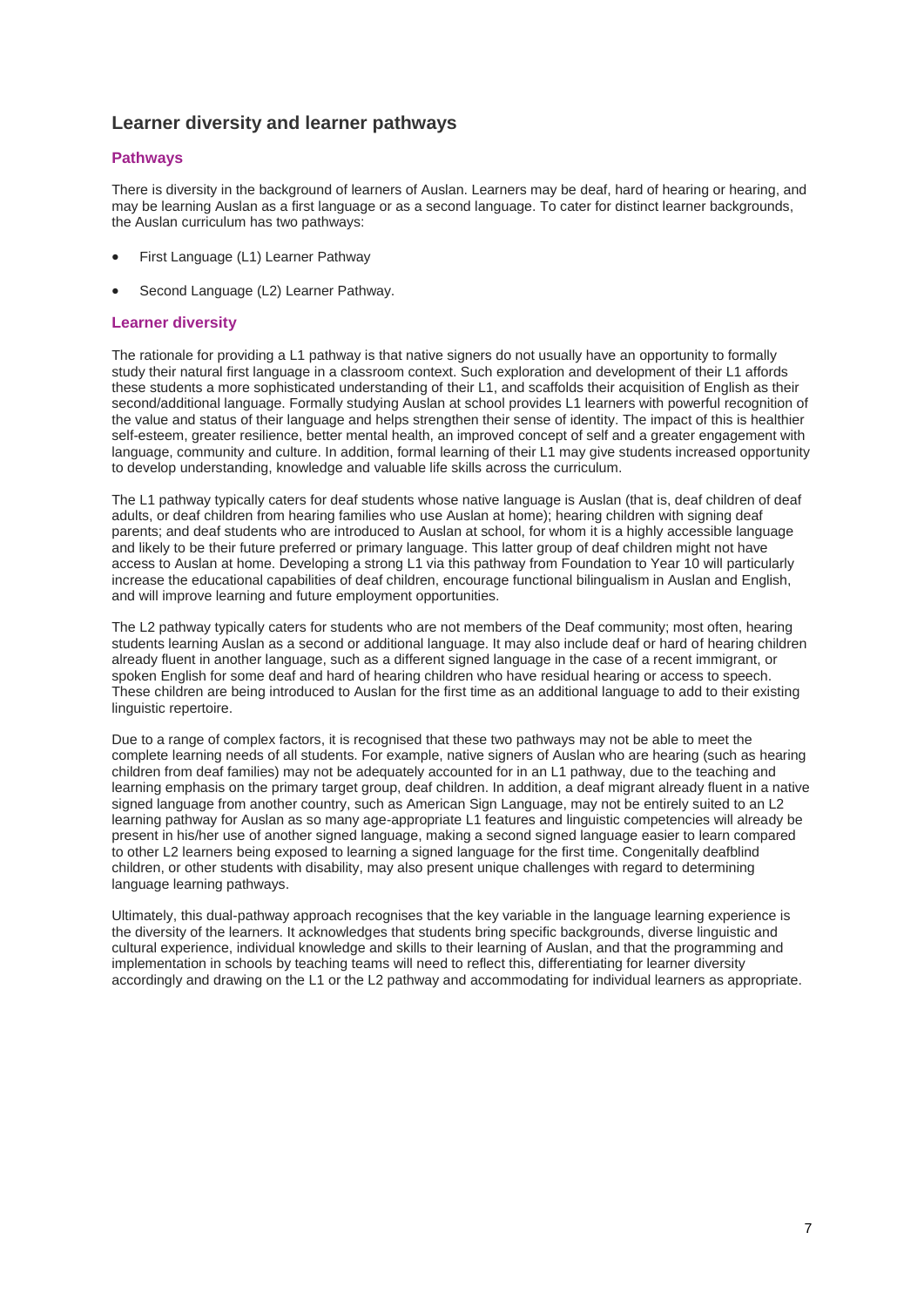#### **First Language Learner Pathway (L1): F–10 sequence**

The first language learner pathway is pitched at two of the many types of potential learners in the Auslan cohort:

- native signing children from Deaf families who have fluent language models to interact with at home and have been exposed to the language since birth
- deaf children from hearing families with parents or older relatives who have learnt to sign and exposed their children early to rich signing models, such as in bilingual preschools.

There is another significant group of children in the L1 pathway: deaf children who arrive in a signing program in their first few years of schooling. These students begin learning Auslan with limited prior experience of any language, and may have additional disabilities that are hidden because of their language delay. The L1 pathway is appropriate for them since they will be using the language for more hours a week than just in the subject, thus making faster progress with language acquisition; and they have little experience of other language to make reference to, as in the L2 pathway. Teachers working with students with delayed access to Auslan will need to adapt and differentiate the curriculum extensively to scaffold their learning, particularly in their first years of study. Additionally, hearing children from deaf families who have Auslan as a first language may also benefit from the L1 pathway of learning.

The population of children who will follow the L1 pathway therefore has great variation in Auslan proficiency. Some will have had extensive access to a range of mature language users in early learning programs, in school and at home. Others will have limited quantity and quality of input in Auslan at home and sometimes even in school, and may not have attended an early intervention signing program prior to school. This pathway is primarily pitched at those students with exposure to Auslan prior to Foundation level; delayed language learners will require extra support to participate in the learning experiences outlined in this pathway.

Typically, L1 programs occur with constant involvement from a variety of fluent signers drawn from the Deaf community. A key expectation in the L1 pathway is that students will have opportunities to interact with elders and the Deaf community to consolidate and enhance their learning of the language and culture, ideally face to face, although accommodations via technology may need to be made in regional and remote areas.

#### **First Language Learner Pathway (L1): 7–10 sequence**

The nature of education of deaf students is such that some learners arrive at high school with a very limited knowledge of English, and little, if any, Auslan. These learners may have come from other countries where they have had no access to schooling for deaf children, or from educational programs overseas or in Australia from which they have learnt only rudimentary speech and language and have not had access to quality signed language models. This group of learners, therefore, comprises students who are learning their first language well beyond the age of typical language development.

As a result, this group of learners is very different from the similarly aged cohort from the F–10 sequence, who have had exposure to quality language since birth or early in life, and who approach high school learning with established fluency in Auslan, which enables them to focus much of their Auslan class time on the development of higher-order skills such as analysis and evaluation. Learners in the L1 pathway, 7–10 sequence begin learning Auslan with limited prior experience of any language. They may have additional disabilities, sometimes hidden, often caused by their language delay. Auslan is nonetheless considered their first or primary language, due to their lack of fluency in any other language. Learners require intensive support and extensive input from rich language models, especially at the initial stages. These learners are unlikely to reach native-like levels of fluency in any language, but will benefit greatly from the explicit teaching of Auslan as a subject to support their language acquisition and development.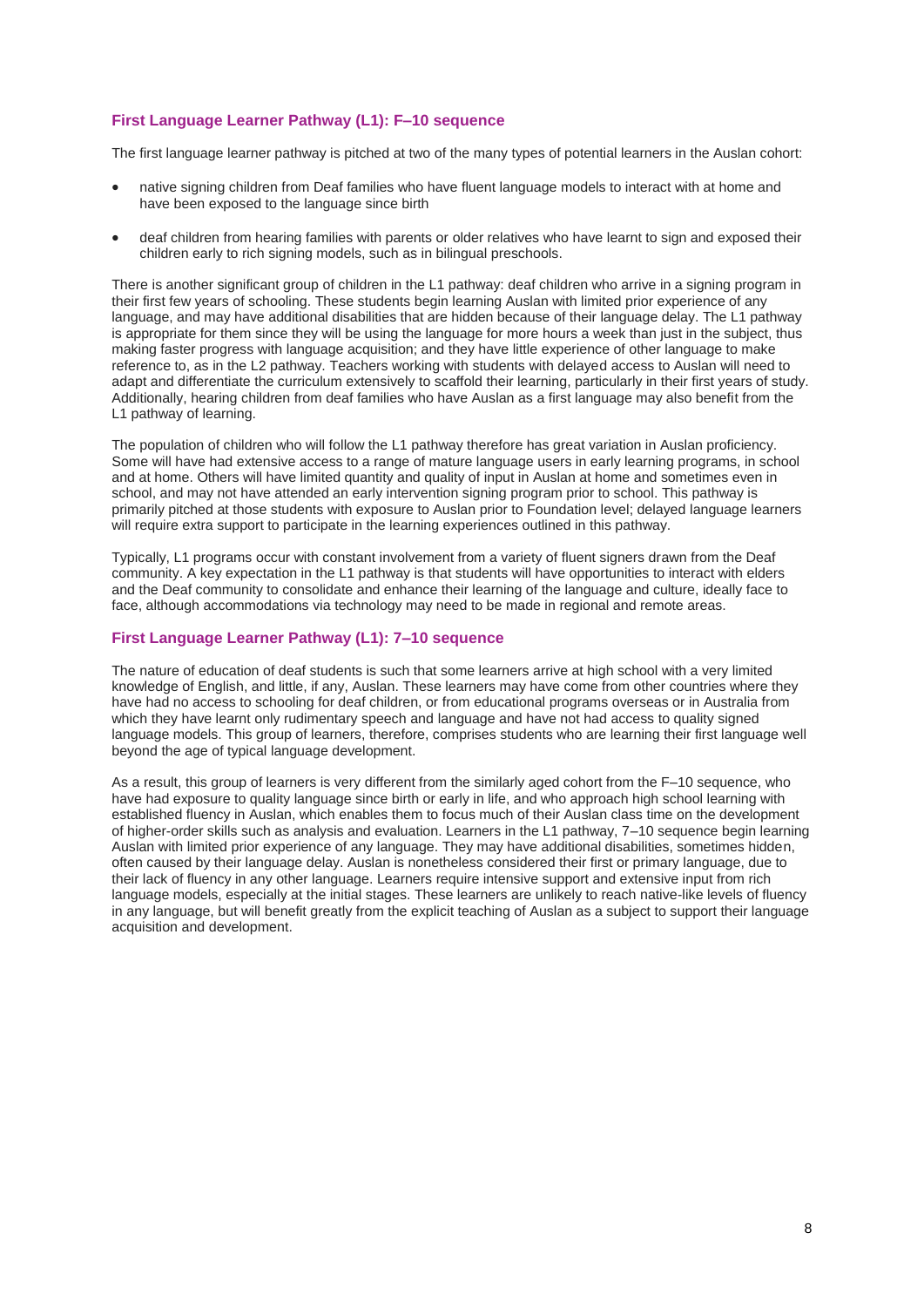#### **Second Language Learner Pathway (L2): F–10 and 7–10 sequences**

The second language learner pathway caters for students learning Auslan as a second or additional language. This will typically be hearing children, but may include hard of hearing or deaf children who already have an established first language. These children are being introduced to Auslan for the first time as an additional language. The teaching team will use the curriculum to cater for L2 learners of different backgrounds by making appropriate adjustments to differentiate learning experiences for these students.

The first language of most L2 students will be a spoken language, and this pathway provides them with an opportunity to study a language that is very different from a spoken language. If L2 learners are learning in a school attended by deaf students, they will have a unique opportunity to use their new language on a daily basis in an authentic context. Deaf students located in schools that offer an L2 Auslan program have increased opportunity to expand their peer networks, potentially supporting transition between schools (from primary to secondary school, for example), and increasing their resilience and social networks, decreasing their risk of isolation, and increasing their sense of inclusion.

Typically, L2 programs occur with constant involvement from a variety of fluent signers drawn from the community. A key expectation of the L2 pathway of learning is that students will have opportunities to interact with elders and members of the Deaf community. This provides learners with the chance to develop a deeper appreciation of the nature and diversity of languages and cultures, and requires the acquisition of specific knowledge and skills necessary to learn and understand Auslan in its cultural context.



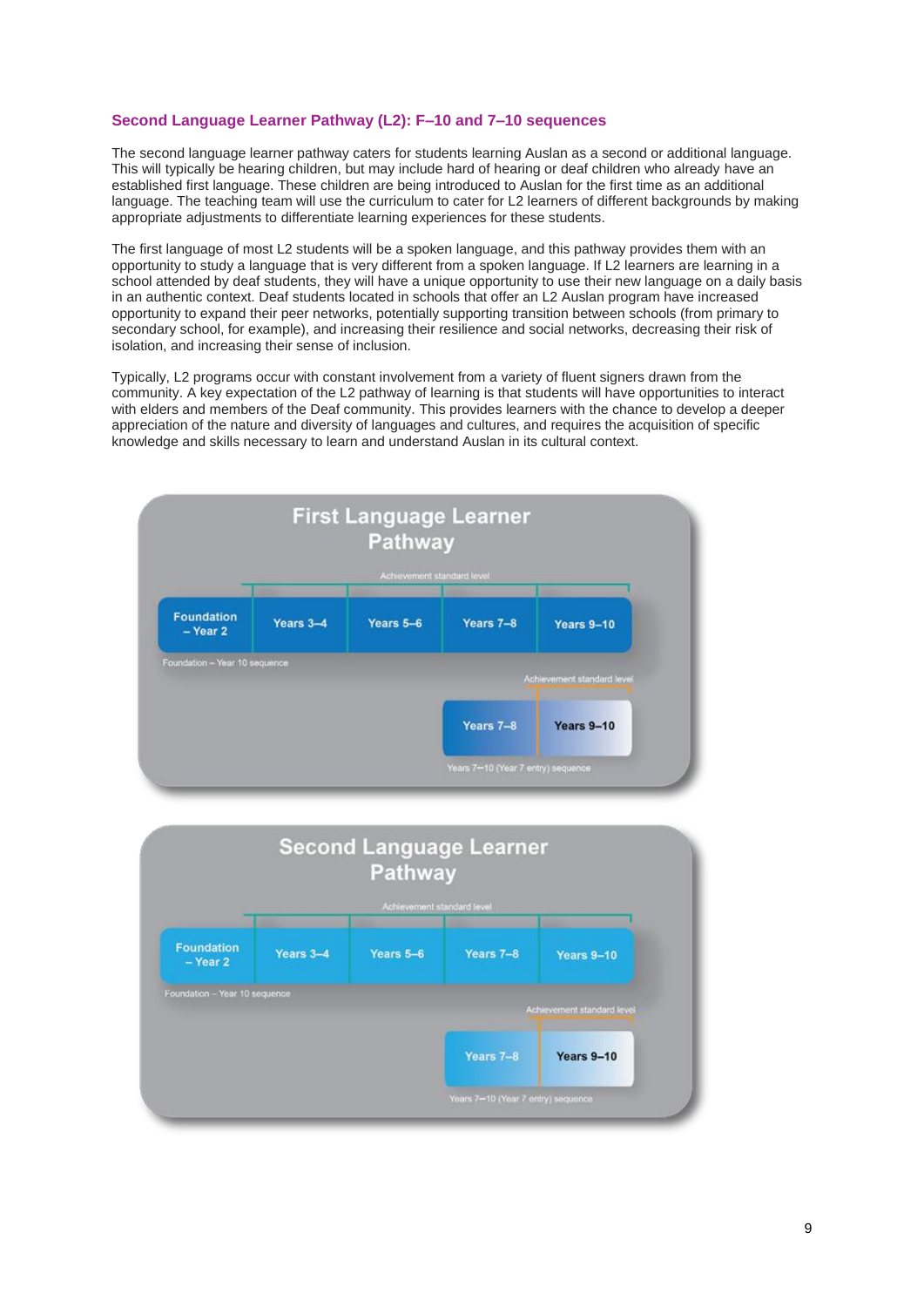## **Developing teaching and learning**

#### **Sequences of learning**

The Australian Curriculum: Languages – Auslan has two learning sequences: one from Foundation to Year 10, and another from Year 7 to Year 10 (Year 7 Entry). The curriculum is written in a series of bands, as follows: Foundation – Year 2, Years 3–4, Years 5–6, Years 7–8 and Years 9–10. Given the limited but growing research and pedagogical support for the teaching and learning of Auslan, there may be local flexibility in curriculum implementation, depending on suitability of learner pathway and entry point in the sequence.

#### **Strands and sub-strands**

The content of the Australian Curriculum: Languages is organised through two interrelated strands, which realise the four aims of learning Auslan. The two strands are:

- *Communicating*: using language for communicative purposes in interpreting, creating and exchanging meaning
- *Understanding*: analysing language and culture as resources for interpreting and creating meaning.

The strands reflect three important aspects of language learning:

- communication
- analysis of aspects of language and culture
- reflection, which involves
	- o reflection on the experience of communicating
	- o reflection on comparative dimensions of the languages available in students' repertoires, for example, the first language in relation to the second language, and the self in relation to others.

A set of sub-strands has been identified within each strand to reflect dimensions of language use and the related content to be taught and learnt. The strands and sub-strands do not operate in isolation but are integrated in relation to language use for different purposes in different contexts. The relative contribution of each sub-strand differs for described languages, pathways and bands of learning.

Table 1 gives a brief description of each of the strands and sub-strands for Auslan.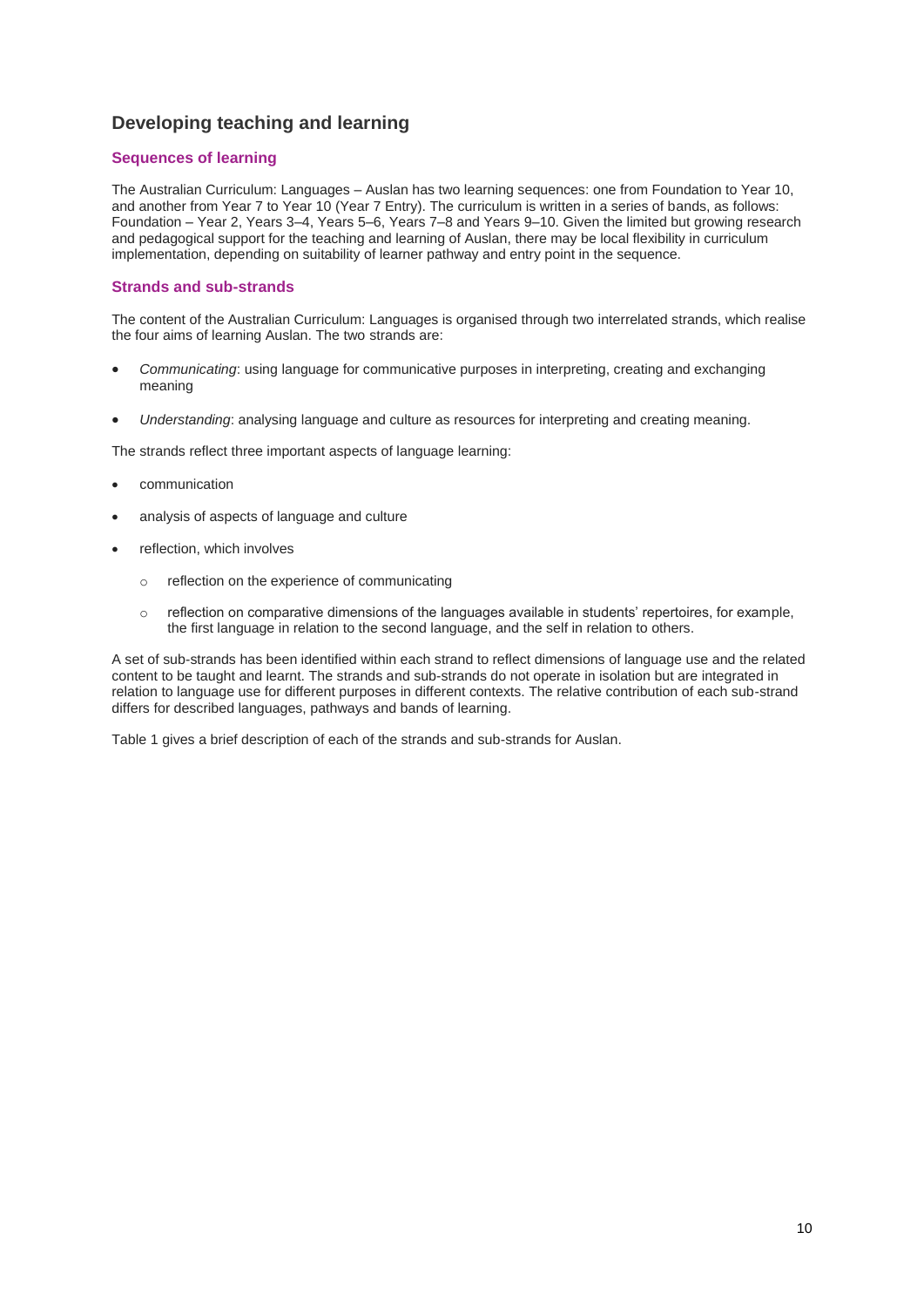#### **Table 1: A brief description of each of the strands and sub-strands for Auslan**

| <b>Strand</b>                                              | Sub-strand               | <b>Description</b>                                                                                |  |
|------------------------------------------------------------|--------------------------|---------------------------------------------------------------------------------------------------|--|
| Communicating                                              | 1.1                      | Interacting to exchange ideas, opinions, experiences, thoughts and feelings; and participating in |  |
| Using language for communicative purposes in interpreting, | Socialising              | planning, negotiating, deciding and taking action                                                 |  |
| creating and exchanging meaning                            | 1.2                      | Obtaining, processing, interpreting and conveying information through a range of Auslan texts;    |  |
|                                                            | Informing                | developing and applying knowledge                                                                 |  |
|                                                            | 1.3                      | Engaging with imaginative experience by participating in, responding to and creating a range of   |  |
|                                                            | Creating                 | texts, such as stories, poetry, art and performance                                               |  |
|                                                            |                          |                                                                                                   |  |
|                                                            | 1.4                      | Moving between languages and cultures, understanding that words and signs do not always have      |  |
|                                                            | Translating              | direct equivalence and recognising different interpretations and explaining these to others       |  |
|                                                            | 1.5                      | Exploring and expressing their sense of identity as individuals and as members of the Deaf        |  |
|                                                            | Identity                 | community and culture and as deaf, hard of hearing or hearing people                              |  |
|                                                            | 1.6                      | Participating in intercultural exchange, questioning reactions and assumptions; and considering   |  |
|                                                            | Reflecting               | how interaction shapes communication and identity                                                 |  |
| Understanding                                              | 2.1                      | Understanding the language system, including visual-gestural language parameters, conventions     |  |
| Analysing and understanding language and culture as        | Systems of language      | and grammar                                                                                       |  |
| resources for interpreting and shaping meaning in          | 2.2                      | Understanding how language use varies according to individual difference and context and across   |  |
| intercultural exchange                                     | Language variation and   | time and place                                                                                    |  |
|                                                            | change                   |                                                                                                   |  |
|                                                            | 2.3                      | Analysing and understanding language and culture over time, including language attitudes,         |  |
|                                                            | Language awareness       | language policy, language rights, international contexts and language vitality                    |  |
|                                                            | 2.4                      | Analysing and understanding the role of language and culture in the exchange of meaning           |  |
|                                                            | The role of language and |                                                                                                   |  |
|                                                            | culture                  |                                                                                                   |  |

The sub-strands are further differentiated according to a set of 'threads' that support the internal organisation of content in each sub-strand. These threads (shown in Table 2) are designed to capture: range and variety in the scope of learning; and a means for expressing the progression of content across the learning sequences.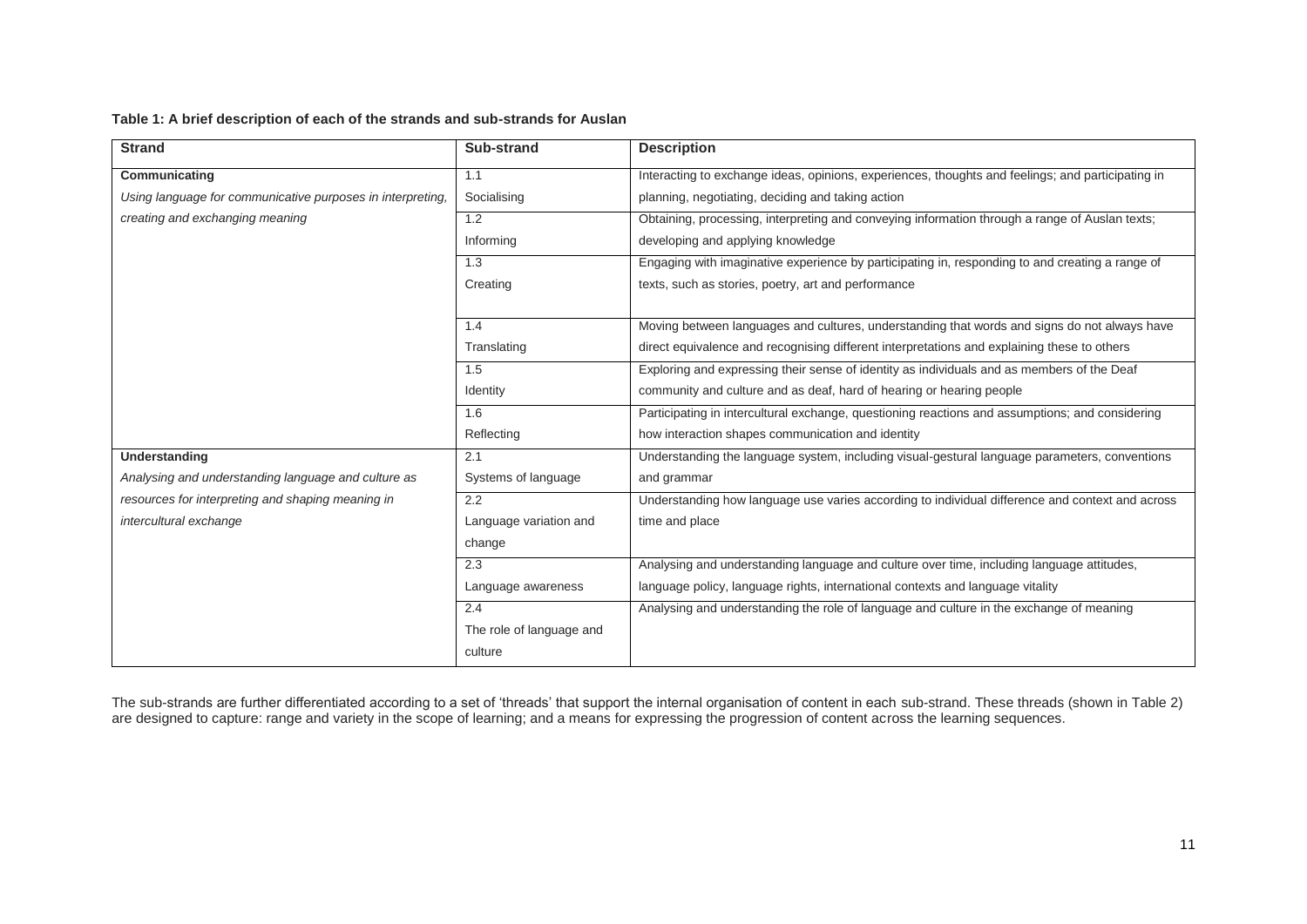### **Table 2: Strands, sub-strands and threads for Auslan across the learner pathways**

| <b>Strand</b>                                       | Sub-strand               | <b>First Language Learner Pathway</b>             | <b>Second Language Learner Pathway</b>         |
|-----------------------------------------------------|--------------------------|---------------------------------------------------|------------------------------------------------|
| Communicating                                       | 1.1                      | Socialising and interacting                       | Socialising and interacting                    |
| Using language for communicative purposes in        | Socialising              | Taking action                                     | Taking action                                  |
| interpreting, creating and exchanging meaning       |                          | Developing classroom language and protocols       | Developing classroom language and              |
|                                                     |                          | associated with Auslan learning                   | protocols associated with Auslan learning      |
|                                                     | 1.2                      | Obtaining and using information                   | Obtaining and using information                |
|                                                     | Informing                | Conveying and presenting information              | Conveying and presenting information           |
|                                                     | 1.3                      | Participating in and responding to imaginative    | Participating in and responding to imaginative |
|                                                     | Creating                 | experience                                        | experience                                     |
|                                                     |                          | Creating and expressing imaginative experience    | Creating and expressing imaginative            |
|                                                     |                          |                                                   | experience                                     |
|                                                     | 1.4                      | Translating/interpreting and explaining           | Translating/interpreting and explaining        |
|                                                     | Translating              | Creating and using bilingual resources            | Creating and using bilingual resources         |
|                                                     | 1.5                      | Exploring and expressing their sense of identity, | Exploring and expressing their sense of        |
|                                                     | Identity                 | relationship and community                        | identity, relationship and community           |
|                                                     | 1.6                      | Reflecting on the experience of intercultural     | Reflecting on the experience of intercultural  |
|                                                     | Reflecting               | communication                                     | communication                                  |
| Understanding                                       | 2.1                      | Formational elements of signs                     | Formational elements of signs                  |
| Analysing and understanding language and culture as | Systems of language      | Sign modifications                                | Sign modifications                             |
| resources for interpreting and shaping meaning in   |                          | Sign classes and clause structures                | Sign classes and clause structures             |
| intercultural exchange                              |                          | Text organisation                                 | Text organisation                              |
|                                                     | 2.2                      | Variation in language use                         | Variation in language use                      |
|                                                     | Language variation and   |                                                   |                                                |
|                                                     | change                   |                                                   |                                                |
|                                                     | 2.3                      | Linguistic landscapes and the nature, context and | Linguistic landscapes and the nature, context  |
|                                                     | Language awareness       | status of Auslan                                  | and status of Auslan                           |
|                                                     | 2.4                      | The relationship between language and culture     | The relationship between language and          |
|                                                     | The role of language and |                                                   | culture                                        |
|                                                     | culture                  |                                                   |                                                |
|                                                     |                          |                                                   |                                                |